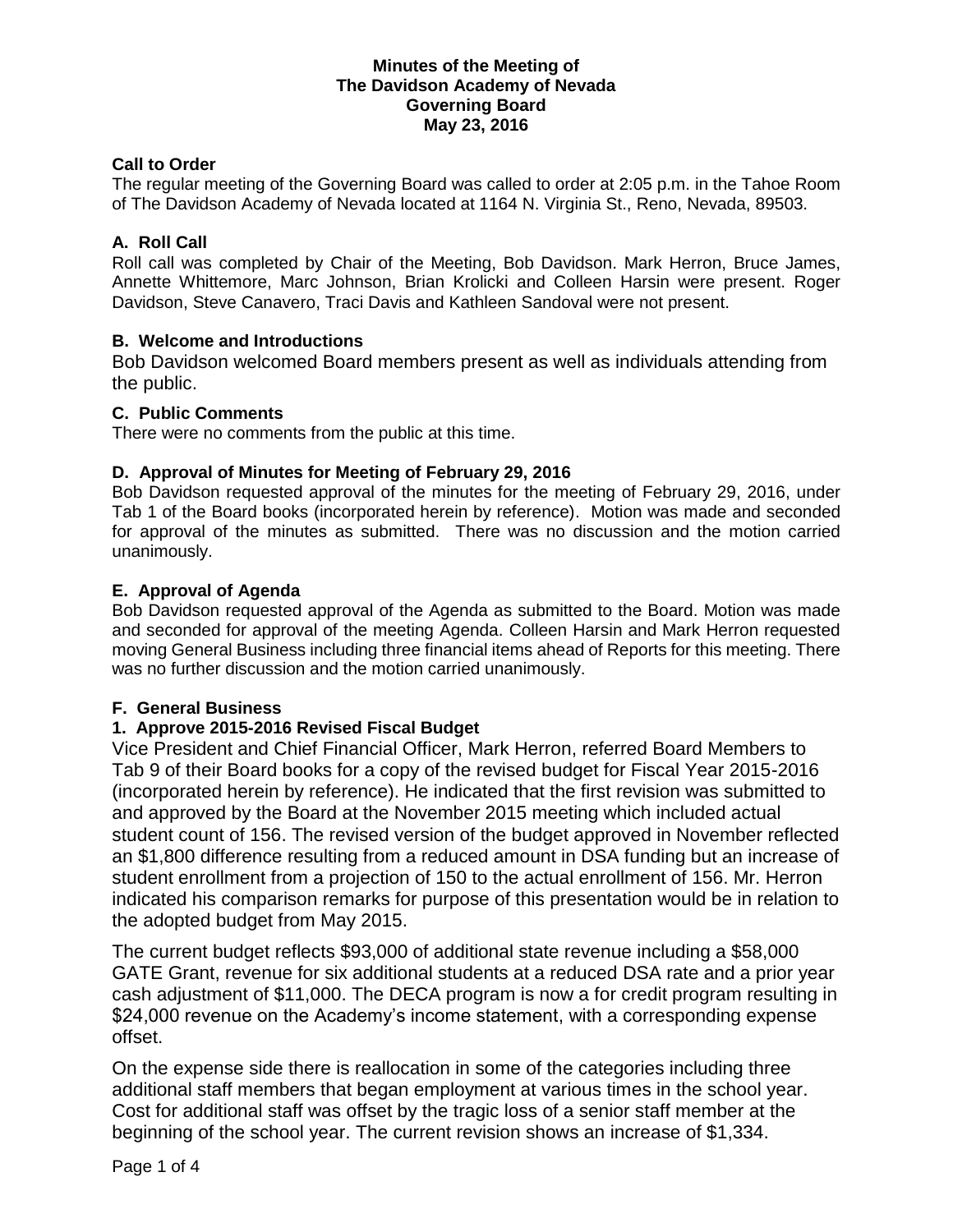Motion was made and seconded for approval of the 2015-2016 revised fiscal budget. Motion carried unanimously.

# **2. 2016-2017 Fiscal Budget**

Mr. Herron referred Board members to Tab 10 of their Board materials for a copy of the Minutes from the Public Hearing for presentation of the 2016-2017 Fiscal Budget completed on May 9, 2016, and a copy of the 2016-2017 Fiscal Budget (included herein by reference). This budget was prepared contemplating 155 students. DSA funding is no longer calculated on a one-time count day, but on a daily average. We do have a potentially significant increase in enrollment. Without knowing the DSA funding amount or actual enrollment, lower numbers were used. The budget includes a proposed private donation of \$1.7 million reflecting an increase of \$110,000 for changes in instruction, support in the administrative category and additional student count. There may be additional staff changes based on higher enrollment. There was also an increase in the instructions category for an increase in UNR tuition and replacement of Spanish textbooks. Included in the budget are asset additions including \$31,000 for 30 new student computers that are on a four-to-five year replacement cycle. Total expenses are up by \$179,000; cash surplus is down under \$10,000 to just under \$13,000. Imputed inkind rent remains unchanged.

Mr. Herron complimented and thanked Karin Dixson, Controller for The Davidson Academy, for her thorough work in preparing the budget.

Mr. Herron motioned for approval of the 2016-2017 fiscal budget as submitted, which was seconded. Bob Davidson questioned the increase in administrative costs despite an increase in enrollment. Mark Herron responded that the Academy reached a point where additional staff was needed and also commented that the way the categories are defined by the state other costs may be included in the administrative category. Colleen Harsin also commented that a fulltime front desk person was hired so administrative staff time could be further dedicated to admissions and records and support of the development of distance learning. She indicated she would provide further information as to the itemization of costs in the administrative category. There was no further discussion and the motion carried unanimously.

**3. Approve Engagement of Independent Auditors for Fiscal Year Ending June 30, 2016** Mr. Herron referred Board members to their Board materials for a copy of the Letter of Engagement from the accounting firm of Holthouse, Carlin and Van Trigt LLP. He confirmed that the substance of the letter is materially the same as received in previous years. The fee has increased by \$750 on top of a \$250 increase for the last cycle. The audit will be overseen by firm partner, John Van Trigt and audit principal Kimberly Hastings, assisted by Arcy Olguin and Michael Ohart. The firm knows the Academy, the structure of financials and internal controls, idiosyncrasies of the state and the Academy's relatedly compressed timeline to complete the audit at the close of the fiscal year with circulation of the report to the state.

Mr. Herron motioned to engage Holthouse, Carlin and Van Trigt LLP which was seconded. The motion carried unanimously.

# **G. Reports**

# **1. Academy Director**

# **a. General Program Updates**

Davidson Academy Director, Colleen Harsin, began her report by referring Board Members to a Tab 2 of their Board books for a copy of the approval letter of the Academy's non-traditional calendar received from Dr. Steve Canavero, State Superintendent of Public Instruction (incorporated herein by reference). Ms. Harsin indicated that she would be sending a follow up request to Dr. Canavero to amend the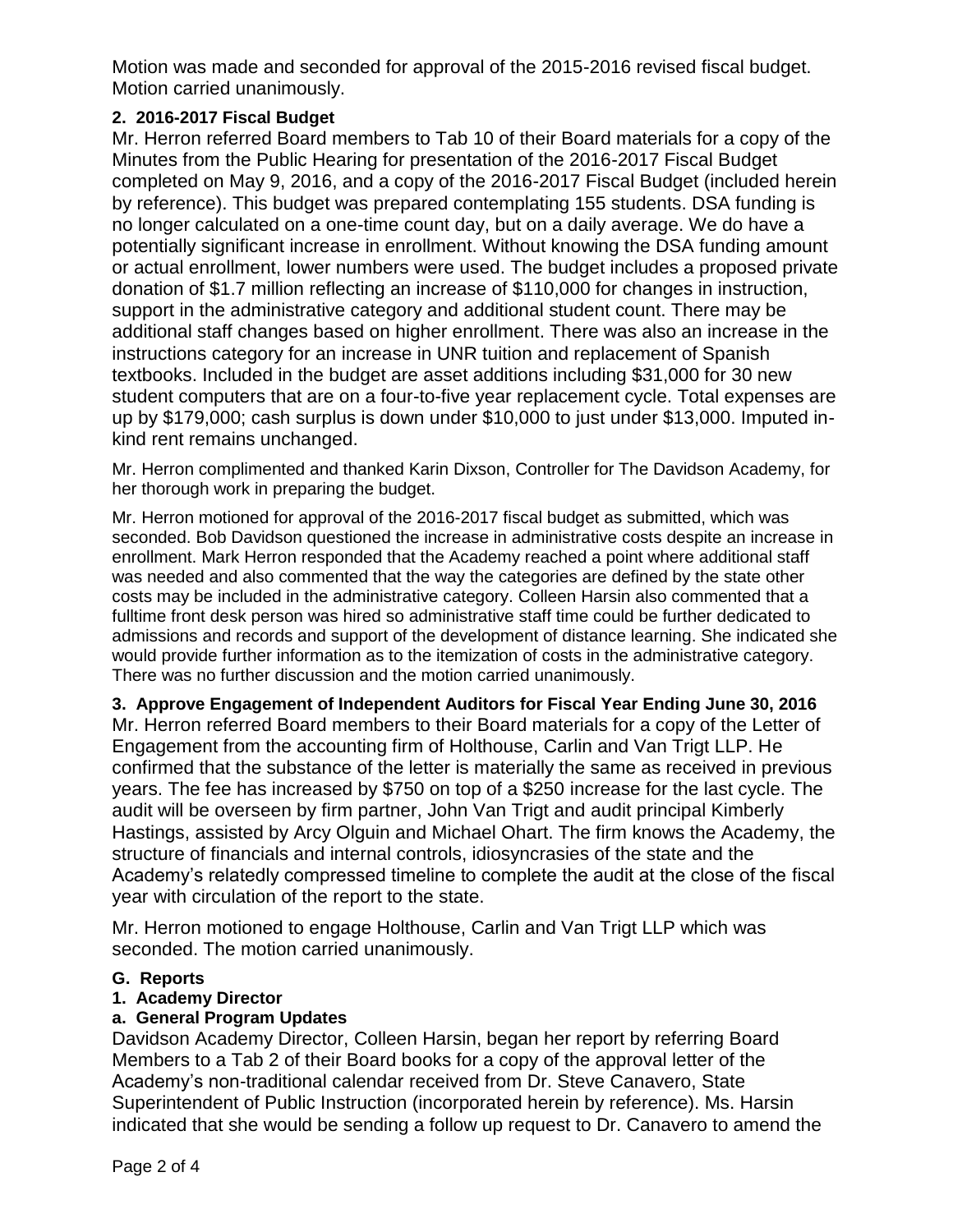approved calendar for the 2016-2017 school year to reflect the actual student count and to reduce the school year by two days based on the state testing calendar.

Under Tab 3 of their Board books Ms. Harsin referred to her April 27, 2016, letter (incorporated herein by reference) to Dr. Marc Johnson, President the University of Nevada, Reno. Her letter included the operating plan and budget for the Davidson Academy of Nevada for the 2016-2017 academic year.

Under Tab 4, Ms. Harsin referred the Board to a copy of the submitted AdvancED Substantive Change Notification Form and email correspondence (incorporated herein by reference) concerning approval to move forward on distance learning accreditation for The Davidson Academy. Pursuant to this correspondence the distance learning version of the Academy will be accredited under the current accreditation afforded The Davidson Academy of Nevada. Additionally, the online course offerings for 2016-2017 are accredited. The online courses through the Young Scholars Program/Davidson Institute for Talent Development continue to be offered and enrollment is increasing.

Under Tab 5 of their Board materials Colleen Harsin provided a copy of the Davidson Academy Counseling Survey (incorporated herein by reference), which was sent out to students and parents for their participation at the end of the school year. Responses will be available for review at the next meeting of the Board.

## **b. College Planning Updates**

Ms. Harsin referred Board Members to Tab 6 of their Board books for accomplishments attained and awards received by Davison Academy students (incorporated herein by reference). Specifically, Haydn Bradstreet was selected as a 2016 U.S. Presidential Scholar. Harry Fosbinder-Elkins was named a semi-finalist. Both students received a Certificate of Recognition from Governor Brian Sandoval. Melissa Bak, Hannah Huh and Ming-Li Wu received the Harvard Book Prize. Connor Novak was awarded a scholarship directly from National Merit Scholarship Corporation and 21 students from the Academy's class of 2017 will receive recognition in the 2017 National Merit Program in the fall. The Davidson Academy of Nevada DECA chapter was commended for their efforts by DECA, Inc.

Under Tab 7, Ms. Harsin provided the Board with a list of the Class of 2016 Post-Secondary Plans and updated list of College Acceptances and Enrollments for Davidson Academy graduates (incorporated herein by reference).

# **2. Media and Outreach**

Julie Dudley, Director, Davidson Institute for Talent Development, referred Board members to a summary of Media and Outreach updates included in their Board materials under Tab 8 (incorporated herein by reference). Ms. Dudley included copies of recent media placements reporting accomplishments by Academy students including David Bauer's competing at the Intel International Science Fair and Paul Novak being chosen as an apprentice composer for the National Youth Orchestra of the United States of America. The Davidson Academy continues to be on the Washington Post list of Top Performing Schools with Elite Students. Ms. Dudley also included a copy of student Michelle Liu's essay concerning homeless awareness recently published in the Reno Gazette Journal (incorporated herein by reference).

Ms. Dudley confirmed that Academy tour numbers and eNewsletter numbers continuing to increase. She also presented the new Academy website to the Board and showed them how to navigate the site to find their individual Governing Board bio pages.

# **H. Correspondence**

Page 3 of 4 There was no correspondence received by the Board for this meeting.